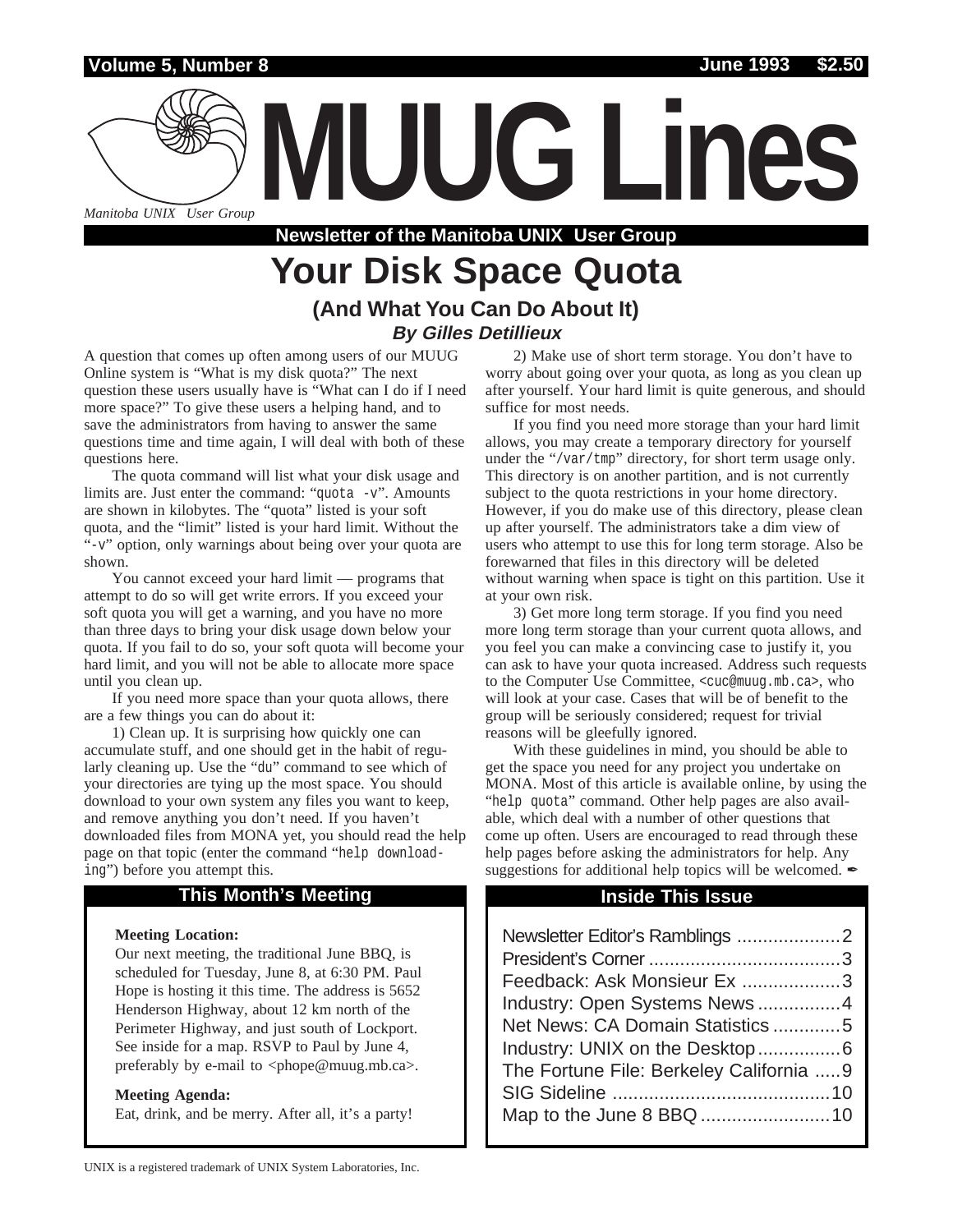# **RAMBLINGS**

# **OS Wars: Blah, Blah, Blah, Blah, ... By Gilbert Detillieux**

For several months now, the Operating Systems Wars have been played out by many of the great, and not so great, contenders. Each vendor's claims of offering the superior system have been getting bolder and more outrageous. Vendors of proprietary systems, along with supposedly "impartial" publications that are in bed with them, have long been tolling the death knell of UNIX. Vendors of UNIX systems aren't taking this lying down, and have come together again, ready for another good fight.

But where does all this leave us poor users? With all the hype, it's getting harder to know what to believe and what is a safe migration path. This sort of confusion is what some vendors are hoping for. But in the long run, I feel, sanity will prevail, and these tactics will backfire on the vendors that use them.

After all, most users don't particularly care which system their applications are running on, or from which vendor it came. They want to be sure their applications will run, and will continue to do so for as many years as they'll be needed, regardless of how the systems and the applica-

| President:                | Susan Zuk           | $(W)$ 631-2530 |
|---------------------------|---------------------|----------------|
| Vice-President:           | Bary Finch          | (W) 934-2723   |
| Treasurer:                | Rick Horocholyn     | $(W)$ 474-4533 |
| Secretary:                | Roland Schneider    | 1-482-5173     |
| Membership Sec.:          | Richard Kwiatkowski | 589-4857       |
| Mailing List:             | Roland Schneider    | 1-482-5173     |
| Meeting Coordinator:      | Paul Hope           | $(W)$ 237-2361 |
| Newsletter editor:        | Gilbert Detillieux  | 489-7016       |
| <b>Publicity Director</b> | Gilles Detillieux   | 489-7016       |
| Information:              | Susan Zuk           | $(W)$ 631-2530 |
|                           |                     | (FAX) 694-3901 |
| (or)                      | Gilbert Detillieux  | $(H)$ 489-7016 |
|                           |                     | (FAX) 269-9178 |

**Manitoba UNIX User Group P.O. Box 130 Saint-Boniface, Manitoba R2H 3B4**

> **Internet E-mail: editor@muug.mb.ca**

tions themselves evolve. Users in larger environments will often have a mixture of different hardware platforms, operating systems, and applications. What's important there is that these can all communicate and work together – in other words, interoperability.

Most vendors, regardless of which "gospel" they preach, are starting to realize this. Despite their verbal bashing of one another, they are starting to cooperate in some ways, and agree to certain industry standards. This is most visible in the area of networking protocols, but there's also movement toward standards in other areas. It's ironic that two of the biggest UNIX bashers, DEC and Microsoft, are touting POSIX compliance in their new proprietary systems, OpenVMS and Windows NT, respectively.

Is UNIX dead? Perhaps in it's present form, its days are numbered. But the same can be said of any system. All of these systems are constantly evolving, and fortunately they now seem to be evolving toward common standards. Regardless of what happens to UNIX itself, interoperability and standard program interfaces will be its legacy.  $\mathscr I$ 

## **The 1992-1993 Executive Copyright Policy and Disclaimer**

This newsletter is Copyrighted by the Manitoba UNIX User Group. Articles may be reprinted without permission, for non-profit use, as long as the article is reprinted in its entirety and both the original author and the Manitoba UNIX User Group are given credit.

The Manitoba UNIX User Group, the editor, and contributors of this newsletter do not assume any liability for any damages that may occur as a result of information published in this newsletter.

## **Our Address Community Community Community Community Community Community Community Community Community Community**

The Manitoba UNIX User Group meets at 7:30 PM the second Tuesday of every month, except July and August. Meeting locations vary. The newsletter is mailed to all paid-up members one week prior to the meeting. Membership dues are \$25 annually and are due as indicated by the renewal date on your newsletter's mailing label. Membership dues are accepted by mail, or at any meeting.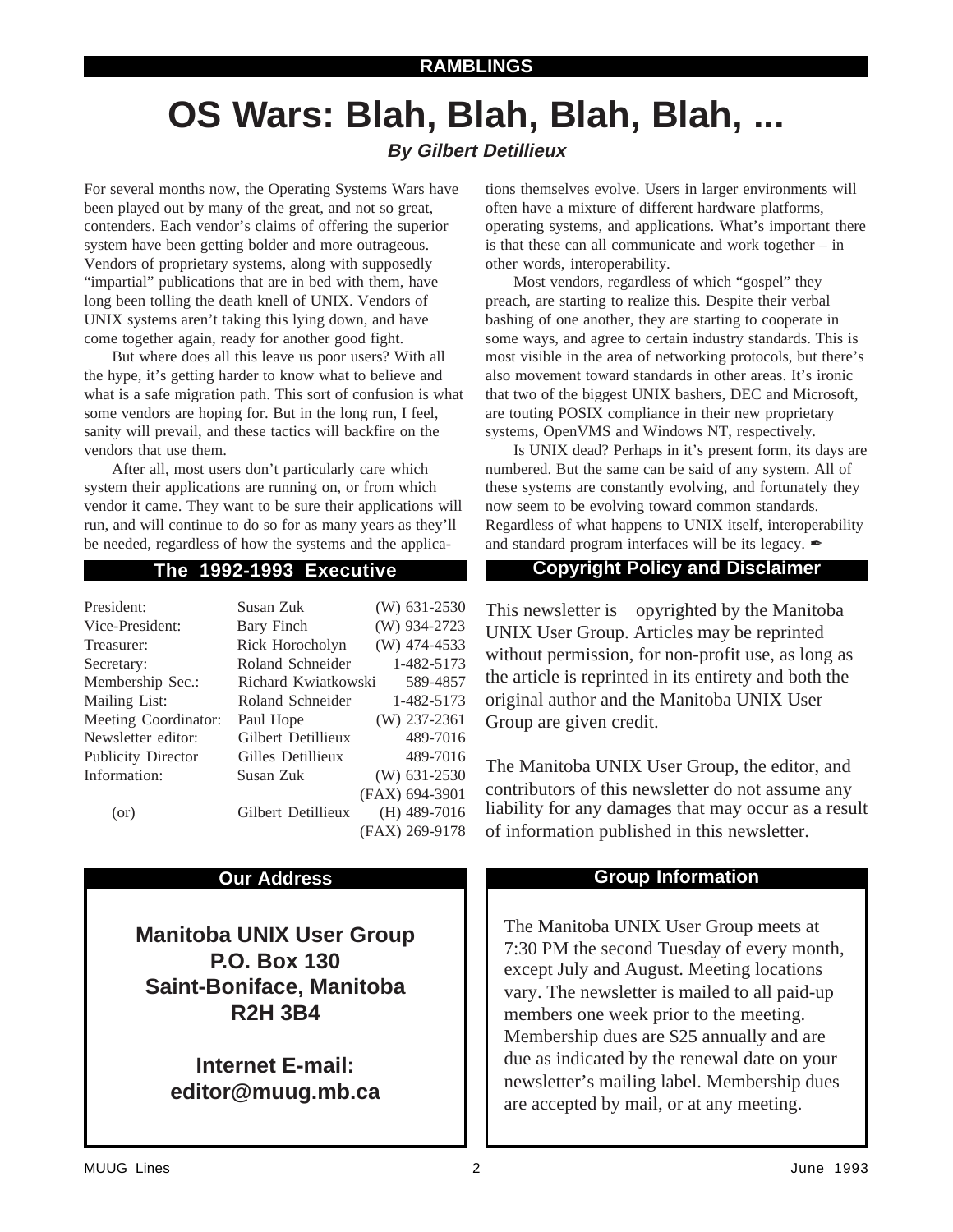# **PRESIDENT'S CORNER A Few Things Before We Go...**

# **By Susan Zuk, President**

This May found MUUG very busy with a number of activities.

On May 4th, we held our first SIG meeting. This group meets to discuss topics on system administration and UNIX/ LINUX utilities. This special interest group is designed for those members who are just getting into UNIX as well as those who would like to continue learning about the powers of the operating system. If you are interested in attending the next meeting, call Bary Finch, or see the last page of this newsletter for details.

On May 8th and 9th, MUUG participated, for the second year, in the Muddy Waters Computer Society Computer EXPO, which was held at the Convention Centre. This year we were ready to promote the group. Our booth was complete with a banner, our new membership brochures, newsletters, UniForum Monthly Magazines, UNIX World Magazines as well as a LINUX system. From speaking with the various attendees it seems that more people are coming into contact with UNIX with many beginning to work in the environment. This shows quite a difference from last year. I would like to thank the following people who donated their time to help man the booth and promote the group. Your help was greatly appreciated, especially with the event falling on Mother's Day weekend. Thanks go out to Bill Reid, Rick Thorarinson, Bary Finch, Richard Kwiatkowski, Andrew Chan, Gilbert Detillieux, Gilles Detillieux, Gord Tulloch, Brad West, Greg Moeller and Wolfgang Von Thuelen. Special thanks goes out to Roland Schneider who brought his PC loaded with LINUX as well as having previously set up some pop-up windows describing the group and LINUX. Your long hours setting up the system were well worth it.

At our regular monthly meeting, on Tuesday, May 11th, MUUG hosted a presentation called "Client/Server Computing Using Sybase". Mr. Bob Kaypac, of Fort Ignition, provided us with an insight as to what Client/ Server computing is and how Sybase fits into this methodology. This was a very interesting talk and also well received. Thank you, Bob, for providing the group with such a timely and interesting speech.

In June, MUUG will hold its annual barbecue. This barbecue will be held at the Hope residence. It is an opportunity for you and your significant other to come out and get to know MUUG members on a social level. All you need to do is bring your own liquor, entree and lawn chair. MUUG will provide the salads, chips, mix, condiments, etc. Come on out and help us to bring in the summer season.

In late October CIPS and MUUG will jointly host another UNIX/Open Systems Seminar to be held at the International Inn. The rough outline of the seminar describes it as being one day in length and focused on software such as system management, RDBMSs, 4GLs, networking, etc. There will be a vendor's exhibit to allow attendees to see what is being discussed during the sessions. We have almost completed putting the organizing committee together. If you would like to participate on one of the following committees, please give me a call at 631-2530. The committees are: publicity, seminar speakers, vendor area, event day volunteers, and registration. The knowledge gained from taking part in an event like this is quite amazing.

That's all for now. I hope to see you at the MUUG barbecue on Tuesday, June 9th. If you are unable to attend, I hope you have a wonderful and warm summer!

# **FEEDBACK Ask Monsieur Ex**

*A column in which our resident UNIX expert answers questions submitted by members, or discussed at round table sessions.*

# **By Gilbert Detillieux**

### **Dear Monsieur Ex,**

I have a file name where the first character is a hyphen. E.g. -test.lzh.

How I can delete this file ? Thanks!

A Novice User

### **Dear User,**

*Ah oui*, the old leading hyphen problem. You've tried quoting it, ... and backslashes only make more of a mess. What is a poor user to do?

The best thing to do with files like that is to prepend a "./" to the front of the name, when using it on a command

|           | rm./-test.lzh | (to remove it) |  |
|-----------|---------------|----------------|--|
| <b>or</b> |               |                |  |

line. E.g.:

mv ./-test.lzh test.lzh (to rename it) The "./" tells the system to look for the file in the

current directory, and prevents the command from seeing the leading hyphen as the start of an option argument.  $\mathscr I$ 

*Monsieur Ex, a mysterious Frenchman who claims to be an old editor and an expert in UNIX, will return again next time he's asked questions, so don't forget to write in, kids! Gilbert Detillieux, a French-Canadian of non-mysterious origins, is mysteriously still the MUUG newsletter editor.*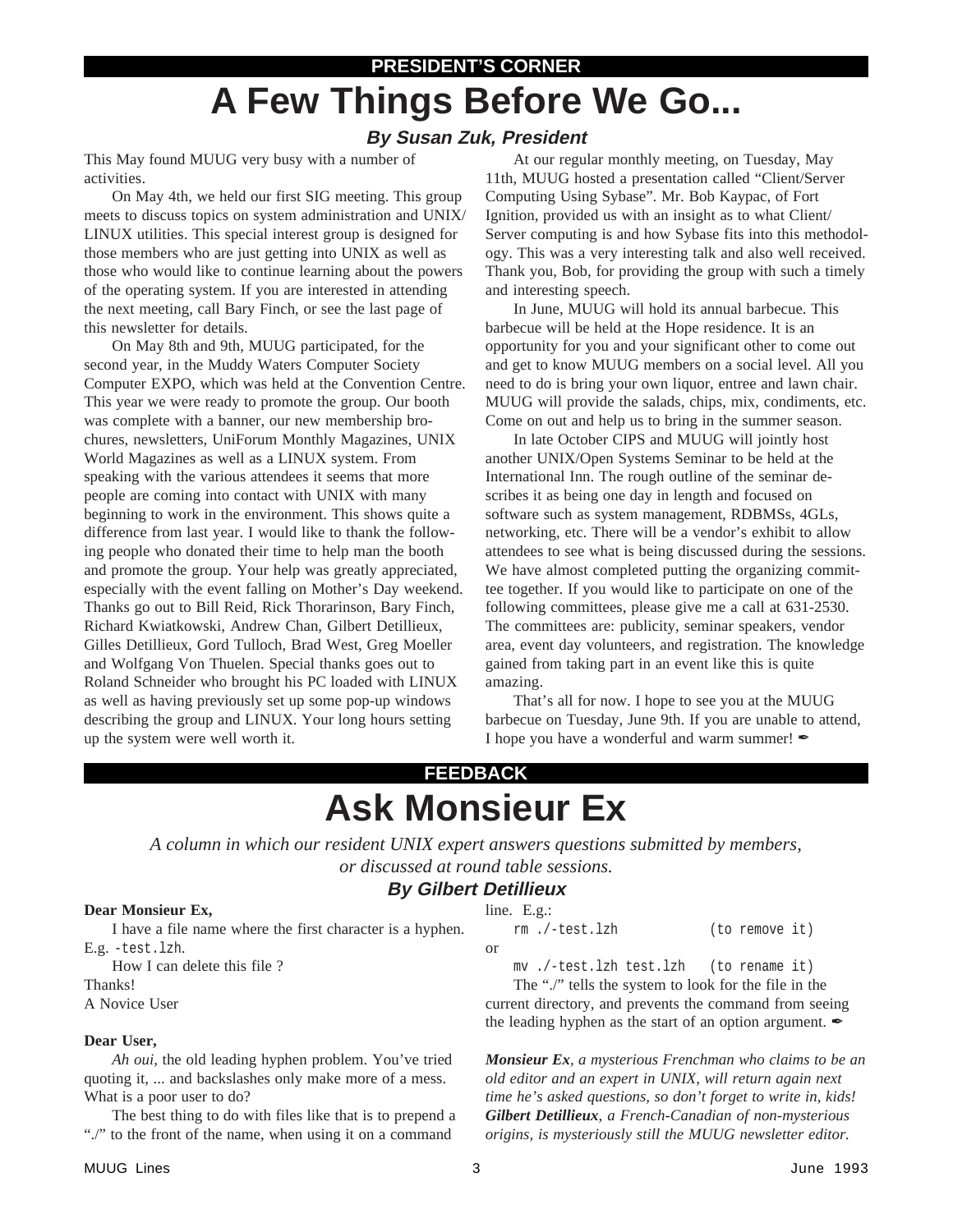# **INDUSTRY Open Systems News**

*Reprinted with permission from the March and April 1993 issues of* UniForum Monthly*, published by UniForum.*

#### **IBM's New Balancing Act**

No doubt about it. IBM's recent troubles may be bad news for its employees, customers and stockholders, but over the long term, it's going to be good news for UNIX and open systems. Don't get too excited though, warns one veteran IBM watcher. "IBM's not going to abandon any of its proprietary systems for open systems, it's just going to better balance the two areas," says Brian Jeffries, president of the International Technology Group (ITG), a Los Altos, Calif., market research firm.

"It's reasonably clear that the priority for open systems will increase in the future," Jeffries continues. "There's heavy demand for open systems products, particularly out of Europe."

Though IBM seems confused and in turmoil right now, he says the company should emerge with a reasonable chance for recovery once a new management team puts together a clear-cut and clearly articulated strategic direction.

In the end, Jeffries says IBM will emerge from its current troubles with a much better balance between its proprietary and open systems offering in its vast product line. Consider the midrange computer market segment, one of the few bright spots in what was otherwise a disappointing year for the computer industry at large. At IBM, it was both a good and bad year in the midrange.

By IBM's own admission, sales of its proprietary AS/ 400 midrange systems — long described as one of Big Blue's most successful product lines ever — ground to a virtual halt, growing a meager 2 percent over the year before. In contrast, IBM has always downplayed its RS/ 6000 line of UNIX-based workstations and servers, particularly for commercial applications, for fear that it would negatively impact the AS/400 sales. But the RS/6000 was IBM's fastest growing product line in 1992; sales zoomed past 25 percent over the year before. "And in commercial applications, the growth was even higher, over 30 percent," Jeffries adds.

For Jeffries, "balance" appears to be the operative word in IBM's future at the low and high ends as well. "I expect IBM to balance off the PowerPC and Intel architectures at the desktop, and to see a growing emphasis on parallel processing UNIX systems at the high end," he said. "If you run MVS now, you're not going to migrate to UNIX. Highend UNIX parallel processing systems are being used to bring up new applications. What I see happening is that the MVS base will remain more or less stable, while the UNIXbased parallel processing systems now out there, and commonly used for scientific and engineering applications, will be used more and more for commercial applications."

IBM made a start on that better balance in early February, introducing nine new members of its RS/6000 workstation line and two firsts — its first parallel processing system and its first NFS server. The new RS/6000 workstations include the Xstation 150 X terminal and diskless Powerstation M20 desktop system, the first onechip implementation of the Power RISC architecture. Prices for Xstation start at \$5,539, and for the M20 at \$3,995, making the M20 the lowest-cost entry-level color system in the industry, according to Big Blue.

At the high end, the RS/6000 systems include the Powerstation 970B and 980B rack-mounted systems, prices starting at \$97,822 and \$117,822, respectively.

The Scalable POWERparallel 9076 SP1 supports from eight to 64 Power RISC chips, each of which can be configured with 256MB of RAM and 2GB of disk storage. Build-to-order SP1 systems are available immediately, followed by volume shipments in the third quarter. Pricing for an eight-CPU system begins at \$312,000, IBM says.

The 7051 POWER Network Dataserver is a highperformance NFS server that performs up to 2,000 NFS I/O operations per second, about two to three times the performance of traditional UNIX servers, according to IBM. Prices start at \$177,600.

#### **IBM's Troubles**

For more background about IBM's troubles, bookstores should have a copy of *Computer Wars* from Time Books, New York. Authors Charles H. Ferguson and Charles R. Morris trace the root of IBM's current problems to its legendary F/S — short for "Future System" — project, a sacred cow that cost billions of research dollars but failed to produce tangible results, except to muzzle dissent within IBM's top management ranks. The authors also blame IBM's inability to stand up to Microsoft's Bill Gates over next-generation PC operating systems. For those who can't get to the bookstore any time soon, the Feb. 1 issue of *Information Week* has information.

#### **Tuxedo Dresses Up**

UNIX System Laboratories, Summit, N.J., has announced new features for its Tuxedo transaction processing system, designed to bolster the product's readiness for use as both an on-line transaction processor (OLTP) and in distributed client/server applications.

Tuxedo is the leading UNIX transaction processing monitor with a 56 percent market share, according to the Stamford, Conn., market research firm Gartner Group.

Besides adding the new features, USL announced a new strategy for the product, saying it would be further enhanced to interoperate with IBM's MVS operating system, IBM's customer information control system OLTP program, and be integrated with USL's own Distributed Management products.

The new release 4.2 is the first Tuxedo release that conforms to the X/Open TX and XATMI standards, interfaces for OLTP application programming. The interfaces expand application portability among different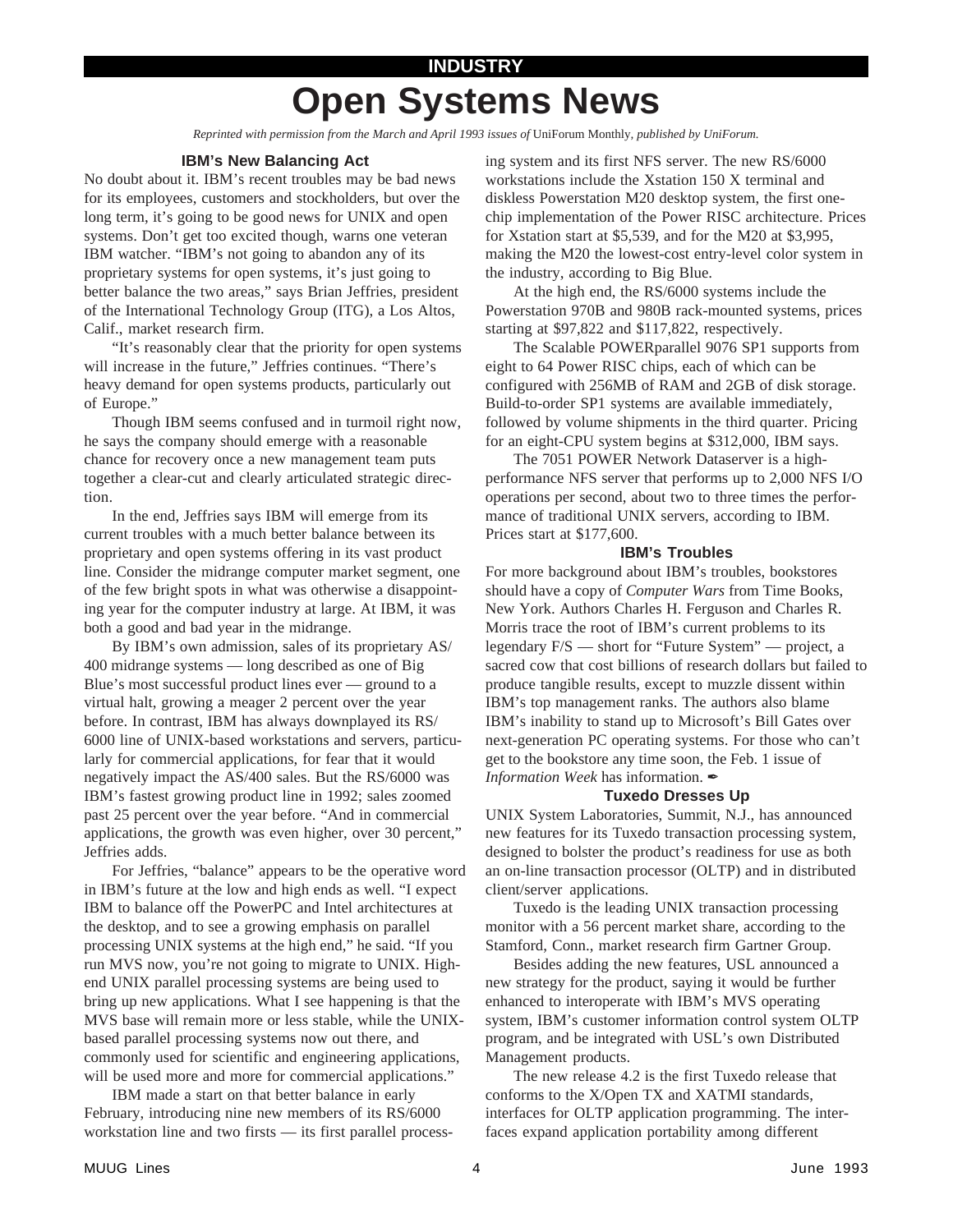## **INDUSTRY**

conforming transaction processing systems. TX represents transaction demarcation verbs used between the application and the transaction manager in OLTP applications. The XATMI interface provides communication verbs for use in open OLTP applications.

In addition, Tuxedo's new release provides reliable message queuing, enabling the system to perform longrunning, time-delayed and event-driven transactions by writing the messages to disk.

A dynamic linked libraries feature is provided for IBM's OS/2 operating system and other desktop software, allowing developers to use familiar desktop applications as clients to the Tuxedo system.

An additional new feature is a programming interface to the Cobol language, allowing programmers experienced with Cobol to write Tuxedo applications in a familiar programming environment.  $\mathscr{I}$ 

#### **Workstation Slowdown?**

The latest results on 1992 computer industry sales are in from Dataquest Inc. and it looks like the year was a proverbial good news/bad news situation for UNIX workstations. First, the good news. From 1991 to 1992, factory revenue for workstation sales grew 4.2 percent, from \$8.7 billion in 1991 to \$9 billion in 1992, according to the San Jose, Calif., market research firm. Now the bad news. Though workstation revenues increased, market growth cooled considerably from the previous year, when sales

grew 14.5 percent over the year before. Dataquest attributes the slowdown to customer preference for lower-cost workstations and economic woes in the critical Japanese market. In other industry segments, sales of PCs and midrange systems also improved during 1992. The big loser not surprising given the growing downsizing craze in corporate computing — was the mainframe market. Factory revenues dropped from \$24.9 billion in 1991 to \$21.6 billion in 1992.  $\blacktriangle$ 

#### **UNIX Versus NT**

Why do users want NT? Just one reason, some say — Windows applications. NT won't have that advantage for long, however. Before NT's out the door, Sun Microsystems Computer Corp.'s SunSelect PC/Macintosh-to-UNIX connectivity business unit should be out with a Windows-over-UNIX software emulation environment for SPARC/Solaris systems, possibly this month, in time for UniForum in San Francisco. The product, which draws heavily on the use of the X Window system, is the first tangible result of SunSelect's acquisition of Praxis Software last fall. Other desktop UNIX suppliers are not far behind. Univel, the Novell/USL joint venture, has been making noises about similar technology for UNIXWare, and some ISVs have reportedly been planning to port the Windows API onto UNIX, allowing Windows applications to run directly on a UNIX system without the need of a software emulator similar to that from Praxis.  $\mathscr I$ 

# **NET NEWS**

|              |                        |    |                                                                           |                |                    |                 | Via news group can.domain |                                                      |              |                |                |                |     |                 |
|--------------|------------------------|----|---------------------------------------------------------------------------|----------------|--------------------|-----------------|---------------------------|------------------------------------------------------|--------------|----------------|----------------|----------------|-----|-----------------|
|              |                        |    | As of March 17, 1993, we now have more than 500 registered CA subdomains. |                |                    |                 |                           |                                                      |              |                |                |                |     |                 |
|              |                        |    |                                                                           |                |                    |                 |                           | <b>CA Registered Organizations by Scope</b>          |              |                |                |                |     |                 |
| Year         | $\mathbf{A}\mathbf{B}$ | BC | <b>MB</b>                                                                 | <b>NB</b>      | <b>NF</b>          | <b>NS</b>       | NT                        | ON                                                   | <b>PE</b>    | QC             | S <sub>K</sub> | YK             |     | <b>CA</b> Total |
| 1988         | $\mathbf{1}$           | 11 | $\Omega$                                                                  | $\Omega$       | $\Omega$           | $\Omega$        | $\Omega$                  | 2                                                    | $\theta$     | $\theta$       | $\Omega$       | $\Omega$       | 43  | 57              |
| 1989         | 3                      | 10 | $\Omega$                                                                  | $\Omega$       | $\Omega$           | $\Omega$        | $\Omega$                  | 9                                                    | $\Omega$     | $\mathbf{1}$   | $\Omega$       | $\Omega$       | 15  | 38              |
| 1990         | $\overline{4}$         | 8  | $\mathbf{0}$                                                              | $\overline{0}$ | $\overline{0}$     | 3               | $\overline{0}$            | 3                                                    | $\Omega$     | 2              | $\mathbf{0}$   | $\Omega$       | 21  | 41              |
| 1991         | 11                     | 12 | 4                                                                         | $\overline{0}$ | $\overline{4}$     | 12              | $\overline{0}$            | 22                                                   | $\mathbf{1}$ | $\overline{3}$ | 2              | $\overline{0}$ | 34  | 105             |
| 1992         | 20                     | 33 | 6                                                                         | 3              | $\overline{4}$     | $7\phantom{.0}$ | $\Omega$                  | 61                                                   | $\Omega$     | 18             | 5              | $\mathbf{1}$   | 46  | 204             |
| 1993         | 3                      | 5  | $\Omega$                                                                  | $\Omega$       | $\Omega$           | -1              | $\mathbf{1}$              | 21                                                   | $\Omega$     | 9              | $\overline{2}$ | $\Omega$       | 15  | 57              |
| <b>Total</b> | 42                     | 79 | 10                                                                        | 3              | 8                  | 23              | $\mathbf{1}$              | 118                                                  | 1            | 33             | 9              | $\mathbf{1}$   | 174 | 502             |
|              |                        |    |                                                                           |                |                    |                 |                           | <b>CA Registered Organizations by Classification</b> |              |                |                |                |     |                 |
| Year         |                        |    | Commercial                                                                |                | <b>Educational</b> |                 |                           | Government                                           |              |                | <b>Other</b>   |                |     | <b>Total</b>    |
| 1988         |                        | 8  |                                                                           |                |                    | 42              | 3                         |                                                      |              | 4              |                |                | 57  |                 |
| 1989         |                        | 18 |                                                                           |                |                    | 14              |                           | 5                                                    |              |                |                | 1              |     | 38              |
| 1990         |                        | 18 |                                                                           |                |                    | 14              |                           |                                                      | 5            |                |                | 4              |     | 41              |
| 1991         |                        | 52 |                                                                           | 20<br>17       |                    | 16              |                           |                                                      |              | 105            |                |                |     |                 |
| 1992         |                        |    | 114                                                                       |                |                    | 40              |                           |                                                      | 23           |                | 27             |                |     | 204             |
| 1993         |                        |    | 41                                                                        |                |                    | 4               |                           |                                                      | 2            |                | 10             |                |     | 57              |
| <b>Total</b> |                        |    | 251                                                                       |                |                    | 134             |                           |                                                      | 55           |                | 62             |                |     | 502             |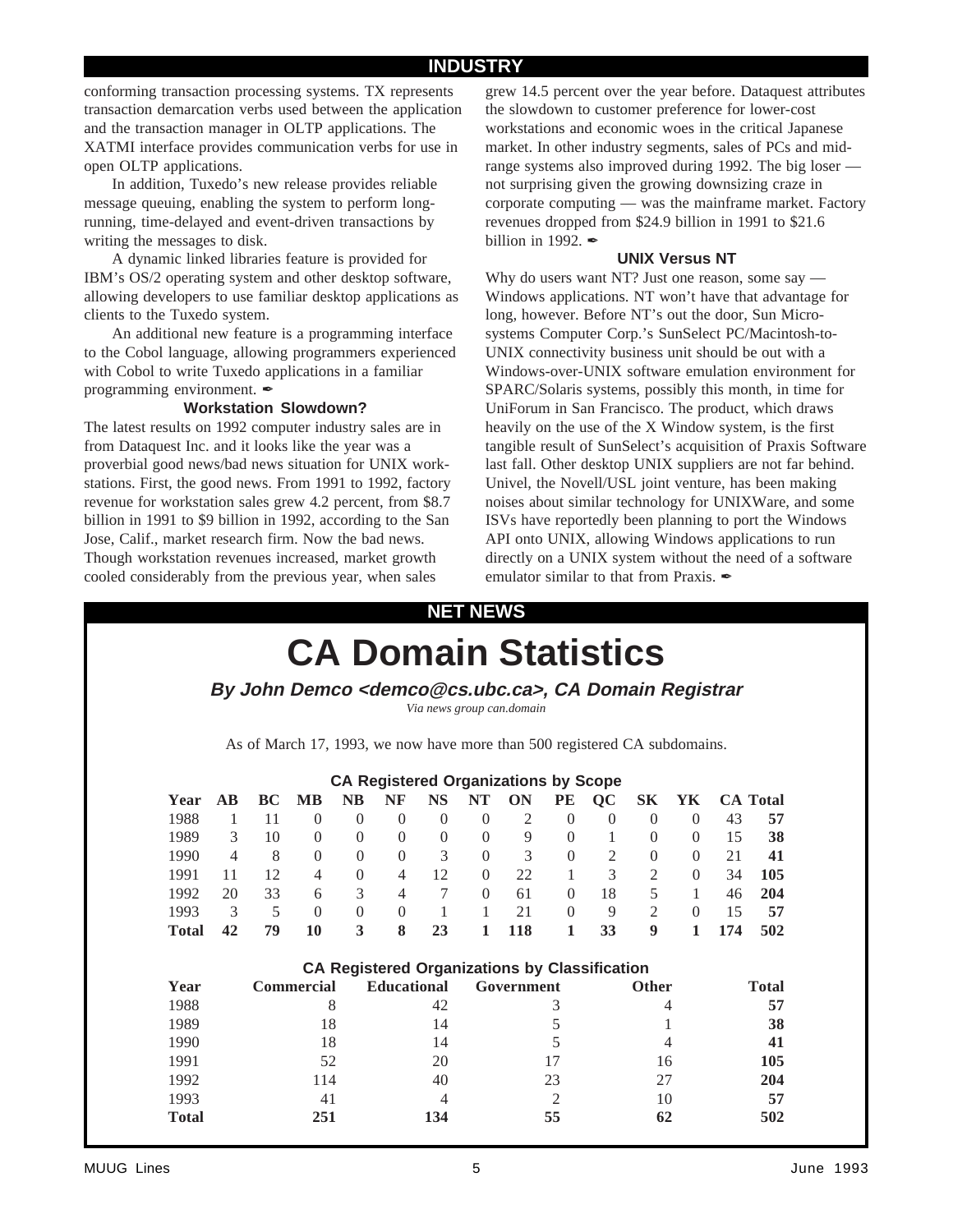# **INDUSTRY Not Yet Dancing On The Desktop**

# **By Jennifer Beaver**

*As NT looms on the desktop horizon and DOS continues to hold sway, many are questioning the destiny of UNIX-based PCs...*

*Reprinted with permission from the February 1993 issue of* UniForum Monthly*, published by UniForum.*

All of a sudden, UNIX software and Intel processors have become an item. To those who associate UNIX with high-end RISC chips and workstations, the pair may seem an unlikely duo. Though Intel has been capable of running UNIX, it is the chip maker's most recent crop of processors — the X486 and upcoming Pentium — that has attracted a flurry of interest from new and established UNIX software and hardware vendors. These vendors are venturing beyond their comfortable niche in engineering and scientific environments to seek more mainstream commercial applications — and Intel is their entre.

"Until recently, many people didn't believe the Intel platform would adequately address the power and growth needs of heavy-duty corporate users," says Brian Wadsworth, marketing manager for The Santa Cruz Operation's (SCO) product business units. "The newer processors, combined with Intel's willingness to lay out a technical road map for the future, is giving users increased confidence in the platform."

SCO hitched its star to Intel over a decade ago with its desktop UNIX products. Today, a third of all UNIX applications run on SCO software, says Wadsworth. Now, some other vendors want a chunk of the Intel pie. Sun Microsystems's subsidiary, SunSoft, is developing a line of UNIX-on-Intel software. Univel, a new company jointly owned by Novell Inc. and UNIX System Laboratories Inc. (USL), has targeted the PC LAN market with its UNIX software. And major hardware and software vendors are choosing which of the many assorted UNIX versions deserve their support.

### **Market Small But Growing**

A look at these so-called "desktop" UNIX systems indicates that the market is small, yet growing — but will still be a "drop in the bucket" compared to other operating systems, according to International Data Corp. (IDC) UNIX analyst David Card. According to IDC, in 1991 shipments of UNIX running on personal computers and workstations took up only a fraction of the operating system market — 2.8 percent. That figure equates to about 725,000 units, 414,000 of those running on workstations configured for single users, less than 60,000 for single user PCs and approximately 25,000 on small hosts with dumb terminals attached.

By 1996, the PC/workstation share of the operating market will grow to 7.2 percent. "Though we show a 70 percent compound annual growth for single user UNIX from 1991 to 1996, the desktop is still Microsoft's to lose," says Card. The market share for DOS, cannibalized by Windows, is expected to drop from 49 percent in 1991 to 26 percent in 1996. Windows will jump from 26 to 39 percent in the same period.

Interestingly enough, NT — the operating system many believe will rival UNIX — is expected to have nearly the same market share as UNIX in 1996 — only 6 percent. That could eventually rise dramatically if the fledgling operating system attracts supporters. OS/2 is also expected to take a huge leap in market share — from 2 percent in 1991 to 14 percent in 1996, according to IDC.

**Why the Desktop Market is Important** Since the market for desktop UNIX is so small, why are so many people after it? One analyst has the short answer: "It could become big, so no one can ignore it," says Tom Wood, senior analyst at Business Research Group, a market-research firm in Newton, Mass.

The long answer is a little more complex. Part of the problem is the somewhat misleading misnomer of "desktop" UNIX. Though Intel has long been associated with the one-person, one-machine concept of desktop computing, the new breed of Intel-based PCs bears little resemblance to its predecessors in either power or function. Though you can park an X486-based computer on a desktop, and a lot of people do, it is seldom a single-user device.

In the eyes of the new desktop UNIX proponents, those little 32-bit powerhouses, connected to networks local and global, have become the possible entry point into the world of commercial corporate computing. Intel has already established the beachhead with its entrenched base of personal computers. With powerful 32-bit software matched to these newly-powerful machines, UNIX vendors are hoping their products can provide the glue that connects these PCs across the enterprise while providing the multiuser, multitasking abilities for which the operating system is known.

### **Betting on the Downsizing Trend**

SCO, Univel and SunSoft are all hoping that the corporate trend toward small-but-powerful distributed computing systems will include UNIX-based PCs. Some call it 'downsizing;' others call it 'rightsizing.' Either way, the desktop is essential for the adoption of corporate-wide UNIX. "The desktop has as much of a legacy as the mainframe," comments Wadsworth.

With hardware choices reduced to near-commodity status, SCO is betting that the crucial corporate downsizing decision will be on which operation system to use. Standards, applications, connectivity and interoperability will all come in to play. With proven connectivity options to both mainframes and desktops, SCO already has products that will help information systems managers downsize either by converting existing applications to UNIX or by building UNIX bridges to them.

SunSoft is hoping that the reputation of its parent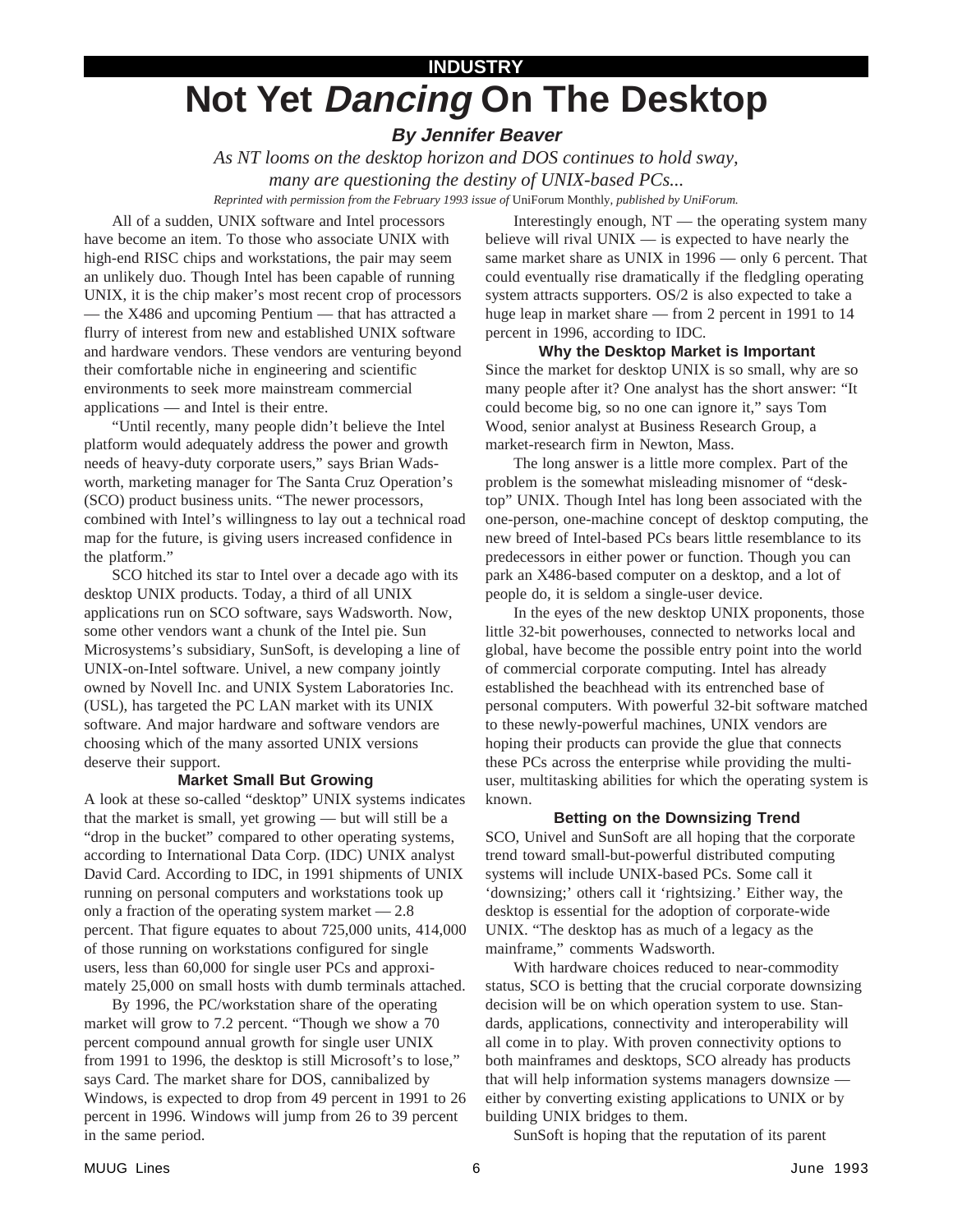company, Sun Microsystems Inc., will help pave the way for its UNIX-on-Intel offerings. "At the server level, Sun's prior experience should help dramatically, though we still need to prove that UNIX on Intel is a viable market," says Allan Snell, SunSoft Director of X86 Product Marketing. "Our customers who use RISC-based workstations for enterprise client/server computing have begun to ask for Solaris-on-Intel as well."

Also pursuing the downsizing market, SunSoft recently offered a 50 percent discount to SCO users willing to jump ship and use SunSoft's Interactive UNIX instead.

Snell stresses the networking ability of SunSoft products. "We're committed to playing in the enterprise world," he says. "We plug and play with real networks that's the difference between us and some of the other vendors."

Univel, for example, is solely targeting PC LAN connectivity in its release of UnixWare. Designed for the Intel 386, 486 and later versions of that line of processors, UnixWare provides transparent connections to NetWare, Novell's PC network operating system. Univel, too, wants the downsizing market, particularly those database, financial and vertical applications that traditionally have been run on mainframes.

According to many analysts, UNIX has great potential as a downsizing tool — particularly when used in a midlevel server capacity. "UNIX is tailor-made for downsizing," says Card. "The UNIX operating system environment has the features needed to run commercial applications and networks."

For corporate-wide downsizing and rightsizing applications, UNIX may have the edge over potential challenger NT. "NT does not seem at all capable of providing server level capabilities in the near future," says Snell. "While it may be a formidable competitor in some areas, we don't believe it has the built-in networking required to compete in our targeted area — the Global 1000 who are looking at rightsizing.

# "NT is expected to have nearly the same desktop market share as UNIX in 1996 – only six percent."

"Microsoft has taken on a big job with NT," says Wadsworth. "It will be some time before NT reaches the maturity to be a viable alternative to UNIX. Its immediate impact will be to connect the installed base of Windows in a PC network. With UNIX, users are investing in an industry that has evolved over 20 years, backed by government procurement. It's a leap of faith that Bill Gates will provide you with the software you need to run your business on."

Application software developers are also blessing the rightsizing trend. Though UNIX-based products make up only 2 percent of the income from WordPerfect products,

the company is firmly committed to supporting the operating system. "Though it is not our biggest breadwinner, UNIX will be a major player in heterogeneous networks in the commercial market," says Brent McKinley, Word-Perfect director of UNIX marketing. "Connectivity and computing across platforms will continue to grow in importance. Unix is an important strategic platform for the future."

**UNIX on the Desktop: A Tough Challenge** Though their target market may be corporate-wide and often server-level, UNIX vendors whose products are Intelbased run smack into the formidable presence of both DOS and Windows.

Given the multiuser, multitasking nature of UNIX, it doesn't make a lot of sense to pit it directly against an essentially single-user operating system. UNIX, however, does not necessarily have to replace DOS so much as to complement and coexist with it. That, of course, is one of the primary reasons developers chose the Intel platform for their desktop UNIX offerings. Intel chips are partitioned to run both DOS and UNIX.

Yet because they run on Intel, many desktop UNIX packages will inevitably be compared to DOS. The experts are divided about how UNIX will fare in this market. "What is the incentive to change to UNIX on the desktop?" queries Warren McKenzie, a partner in Redmond Group, a strategic consulting firm in Redmond, Wash. "UNIX demands more system resources. Windows has attracted most of the application development projects. The only place I can see UNIX is as a server."

"To gain a presence on the desktop, UNIX must do everything as well or better than DOS," says analyst Wood, whose surveys of networked computer users indicated that UNIX is in "platform purgatory."

Some believe, however, that UNIX is still being unjustly maligned for former performance, administration and ease-of-use issues. Newer versions of both software and hardware have corrected some of these problems. "When it comes to running DOS productivity software, UNIX already does a good job," says Rikki Kirzner, principal analyst at Dataquest. "It's a fallacy that DOS emulation programs on UNIX run poorly. If the UNIX system is using a fastperforming processor you don't notice a difference."

UNIX systems also have the reputation for being hard to install and administer, yet SCO's current software installs in 20 minutes for the tape version and 15 minutes for the CD version, according to Wadsworth. No operating system is completely hassle-free. "Systems administration on UNIX can be difficult, but no more so than Novell's NetWare," says Card. "And with DOS you can't even have a network adding another level of software that requires maintenance."

GUIs like Motif and others have given desktop UNIX software greater ease of use by shielding the powerful and complex operating system underneath. For users accustomed to Windows and other user-friendly interfaces, GUIs on UNIX systems are a requirement for adoption.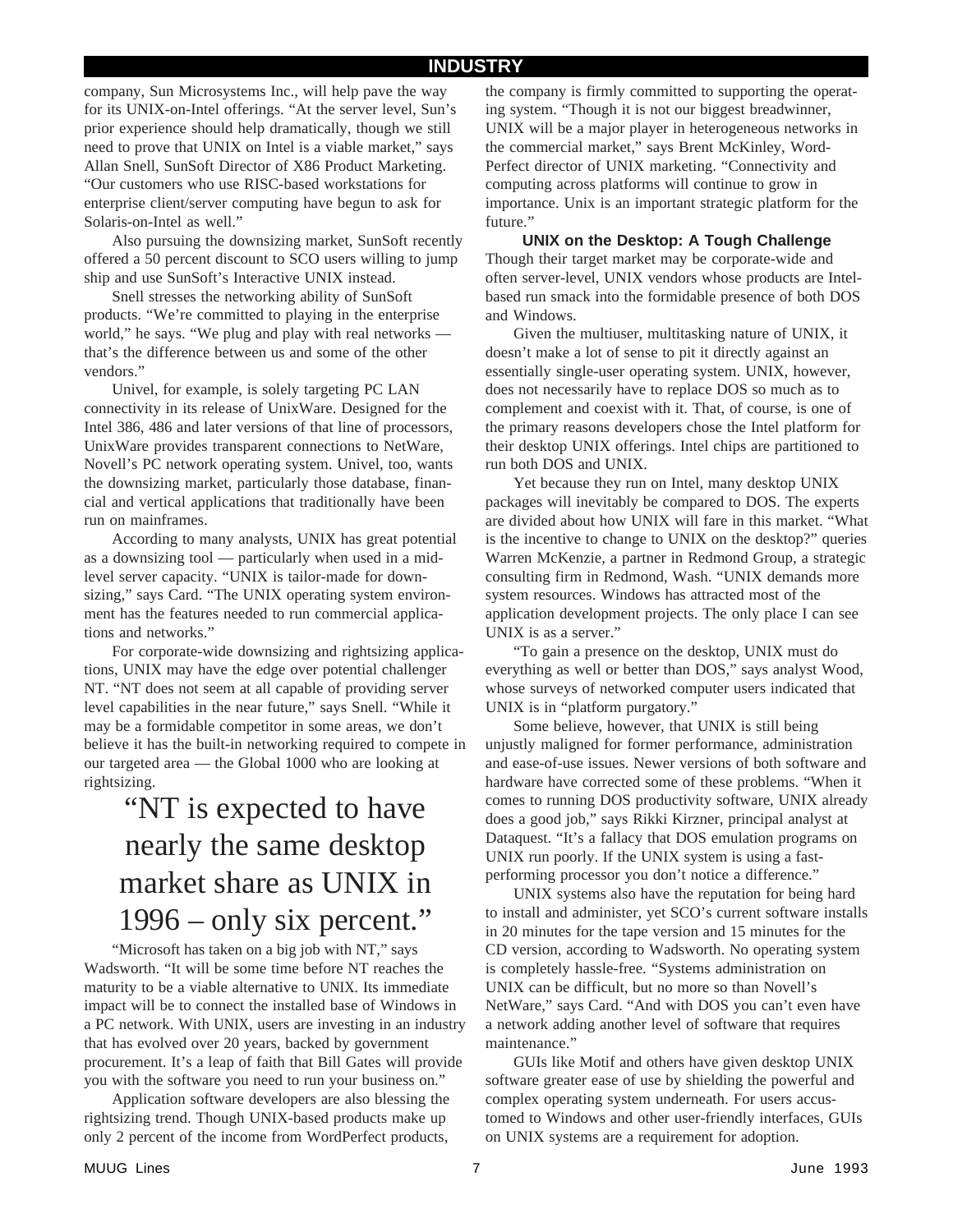The dark horse in the desktop operating systems race is the yet-to-be-released NT. While most analysts believe NT will give desktop UNIX a run for the money, many also think Microsoft could stumble in either its delivery or presentation of this new operating system.

"NT is UNIX by any other name," says IDC's Card. "But it is new, it is late and it is not expected to ship midyear. Microsoft has never developed an operating system before — it bought DOS. There's also a question as to whether systems people and end users are going to be comfortable with that much Microsoft control."

#### **UNIX Sabotages Itself**

One of the biggest roadblocks to UNIX penetration on the desktop comes not from an upstart operating system like NT, but from UNIX itself — all the many versions of it. "Until all the different UNIX versions run each other's binary code, it's going to be very difficult for UNIX to make the transition into the PC industry, or storm the walls of Microsoft," says Kirzner.

Some believe that such operating system incompatibilities will cost UNIX a portion of its potential turf. "UNIX could have had the desktop market 10 or 12 years ago, and then there never would have been an OS/2 or an NT," says Redmond Group's McKenzie. "Now, it's too late."

Corporate users now stock one shrink-wrapped software program that will run on all its PCs. In a desktop UNIX world, they could be asked to stock and maintain multiple application programs — all UNIX, but all different — to run under the various UNIX-branded operating systems.

Such confusion and inconvenience on both corporate and retail supply shelves could hurt the penetration of UNIX into a market that is accustomed to running DOS and Windows software from a variety of vendors on a variety of hardware. A shakeout will inevitably result as the top software and hardware vendors line up behind different versions of UNIX.

WordPerfect, for example, recently released version 5.1 for UNIX. "In the past, we have tried to be everything to everyone, but all those binaries are a nightmare to maintain," says McKinley. "If a UNIX vendor wants Word-Perfect on its platform, it must support standards. Hardware manufacturers need to compete on the basis of price, performance and service — not operating system differences. It would be much easier for all of us to deal with a shrink-wrapped world."

For application software vendors, it makes sense to back established UNIX versions and those with the greatest market presence. Though SunSoft's UNIX-on-Intel products are new kids on the block, the company believes the reputation of its parent company will help attract support. "Sun has been working with application vendors for 10 years and understands what application software vendors want and need when supporting an operating system," says Snell. "We take a belligerently consistent view of our application interface."

Companies that are not so consistent may have trouble attracting backers, Snell says. "USL doesn't have an appreciation of what they need to work with application vendors. They can't, for example, change the programming interface."

And what makes the UNIX market even more complex is that hardware vendors push their own versions of desktop UNIX. IBM, for example, recently released its AIX PS/2 version 1.3 operating system. Running on Intel chips on IBM's own PS/2 line as well as computers from Compaq, AST, Dell and Tandy, the software lets users run other operating systems — like DOS and OS/2 — while supporting only one hardware platform.

Technical differences are not the only things that separate the desktop and workstation markets. To be successful, the companies pushing desktop UNIX must deal with a different set of marketing realities. "The PC and SPARC worlds have very different dynamics," admits SunSoft's Snell. "In the PC world, the margins are razor thin. Buyers will be looking for a lot of added value."

#### **Application Possibilities**

Some believe that UNIX should stick to the markets in which it has traditionally done well. "UNIX is a strong player in its niche," says McKenzie. "For process control and in scientific applications where multiuser computers are an issue, UNIX may be exactly what users need."

Others believe their UNIX-on-Intel offerings will break open the corporate market. "Some industries will have more rapid take-up than others of this new technology," says Wadsworth. "Those that are more open and dynamic, lithe the retail industry, will use desktop UNIX for a competitive advantage. Where costs are important, corporations will look at operating systems and how they can save money and UNIX is very cost-effective."

### **A Competitive Playing Field**

In competing for the desktop, one of the greatest strengths of UNIX may be its supporters' adherence to the idea of open systems. "The partnerships that develop around UNIX, and the open systems philosophy, really do speed innovation and standards," comments IDC's Card. "UNIX is still more portable and attracts more innovation than DOS."

SCO's Wadsworth waxes philosophical. "It's a modern world as far as computing is concerned," he says. "No one company can do it all. We look at all this activity — from Univel, SunSoft, Microsoft and so on — as adding critical mass to the high-end Intel systems."

The real winners in all this may be end-user corporations. They will reap the benefits of the competitive struggle going on today. In the future, they will be able to leverage their Intel machines with the operating system — UNIX or otherwise — that best suits their needs. Those companies will judge which partnerships provide the most fluid solutions — which partnerships may very well dance on the desktops.  $\hat{Z}$ 

*Jennifer E. Beaver is a freelance writer based in Southern California.*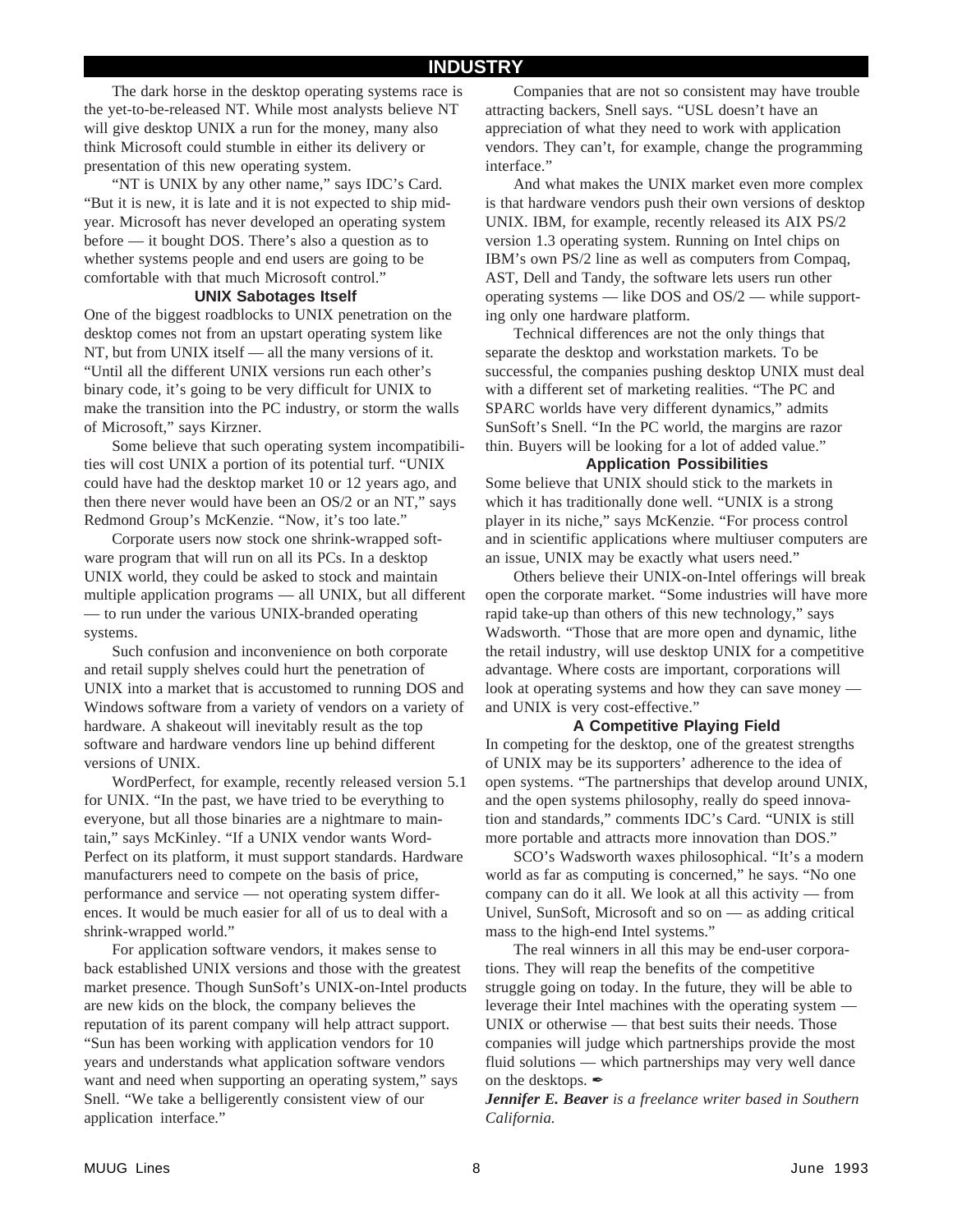# **THE FORTUNE FILE Berkeley California**

*Reprinted with permission from Volume V, Issue 1, the February 1993 issue, of* README: *The UniForum Canada Newsletter.*

*This is original, written in light of the AT&T-BSDI lawsuit, and the recent trend with Sun towards System V and away from Gold Ol' BSD. (Sung to the tune "Hotel California" by the Eagles.)*

In a dark dim machine room Cool A/C in my hair Warm smell of silicon Rising up through the air Up ahead in the distance I saw a Solarian(tm) light My kernel grew heavy, and my disk grew slim I had to halt(8) for the night The backup spun in the tape drive I heard a terminal bell And I was thinking to myself This could be BSD or USL Then they started a lawsuit And they showed me the way There were salesmen down the corridor I thought I heard them say

Welcome to Berkeley California Such a lovely place Such a lovely place (backgrounded) Such a lovely trace(1) Plenty of jobs at Berkeley California Any time of year Any time of year (backgrounded) You can find one here You can find one here

Their code was definitely twisted But they've got the stock market trends They've got a lot of pretty, pretty lawyers That they call friends How they dance in the courtroom See BSDI sweat Some sue to remember Some sue to forget

So I called up Kernighan Please bring me ctime(3) He said We haven't had that tm\_year since 1969 And still those functions are calling from far away Wake up Jobs in the middle of the night Just to hear them say

Welcome to Berkeley California Such a lovely place Such a lovely place (backgrounded) Such a lovely trace(1) They're livin' it up suing Berkeley California What a nice surprise What a nice surprise (backgrounded) Bring your alibis

Windows NT a dreaming Pink OS on ice And they said We are all just prisoners here Of a marketing device And in the judges' chambers They gathered for the feast They diff(1)'d the source code listings But they can't kill -9 the beast Last thing I remember I was restore $(8)$ 'ing | more $(1)$ I had to find the soft link back to the path I was before sleep(3) said the pagedaemon We are programmed to recv(2) You can swap out any time you like But you can never leave(1)

[substitute whirring of disk and tape drives for guitar solo]

*Written by David Barr* <br/>barr@pop.psu.edu> and *Ken Hornstein* <kenh@physci.psu.edu> *and a little help from Greg Nagy* <nagy@cs.psu.edu> *and thanks to the lyrics archive at* cs.uwp.edu*.*

### **Coming Up**

#### **Meeting:**

We won't be meeting in July or August. The next meeting is scheduled for the evening of Tuesday, September 14. Meeting location will be given in the September newsletter. The topic for that meeting is still to be announced, but will hopefully be something big.

Got any ideas for meeting topics? Any particular speaker or company you'd like to see at one of our meetings? Just let our meeting coordinator, Paul Hope, know. You can e-mail him at <phope@muug.mb.ca>.

### **Newsletter:**

I'm still waiting for some long-ago promised articles, including the long awaited part 2 on UUCP setup and configuration. September will be here sooner than we think, and I'll really need lots of new material, especially shorter articles – half a page to one page. Monsieur Ex has also let me know that his mail-box is empty most of the time, and so he's starting to feel unwanted – please submit your questions to the old guy via e-mail to <m-ex@muug.mb.ca> or by FAX to the MUUG Lines editor. He'll love you for it!